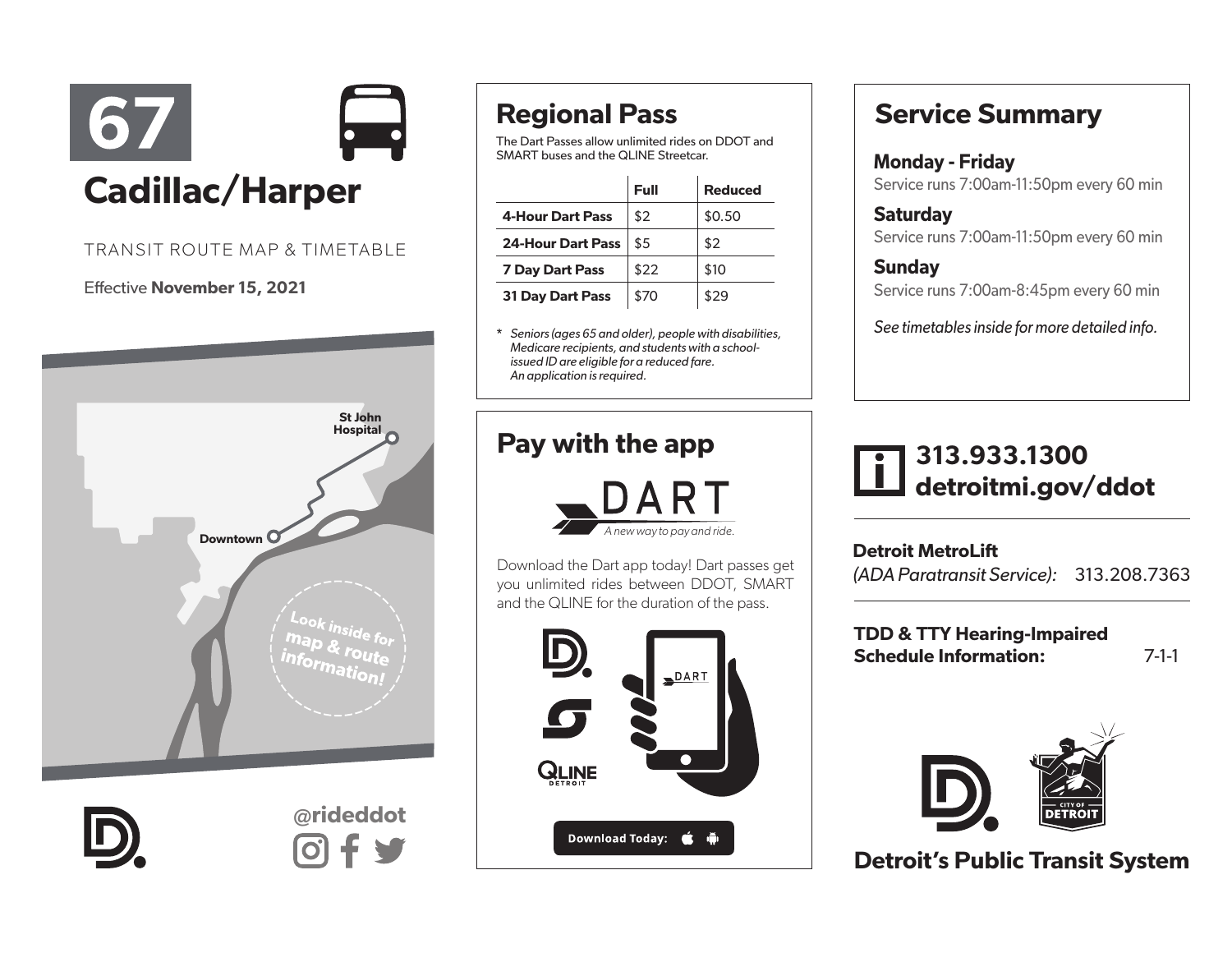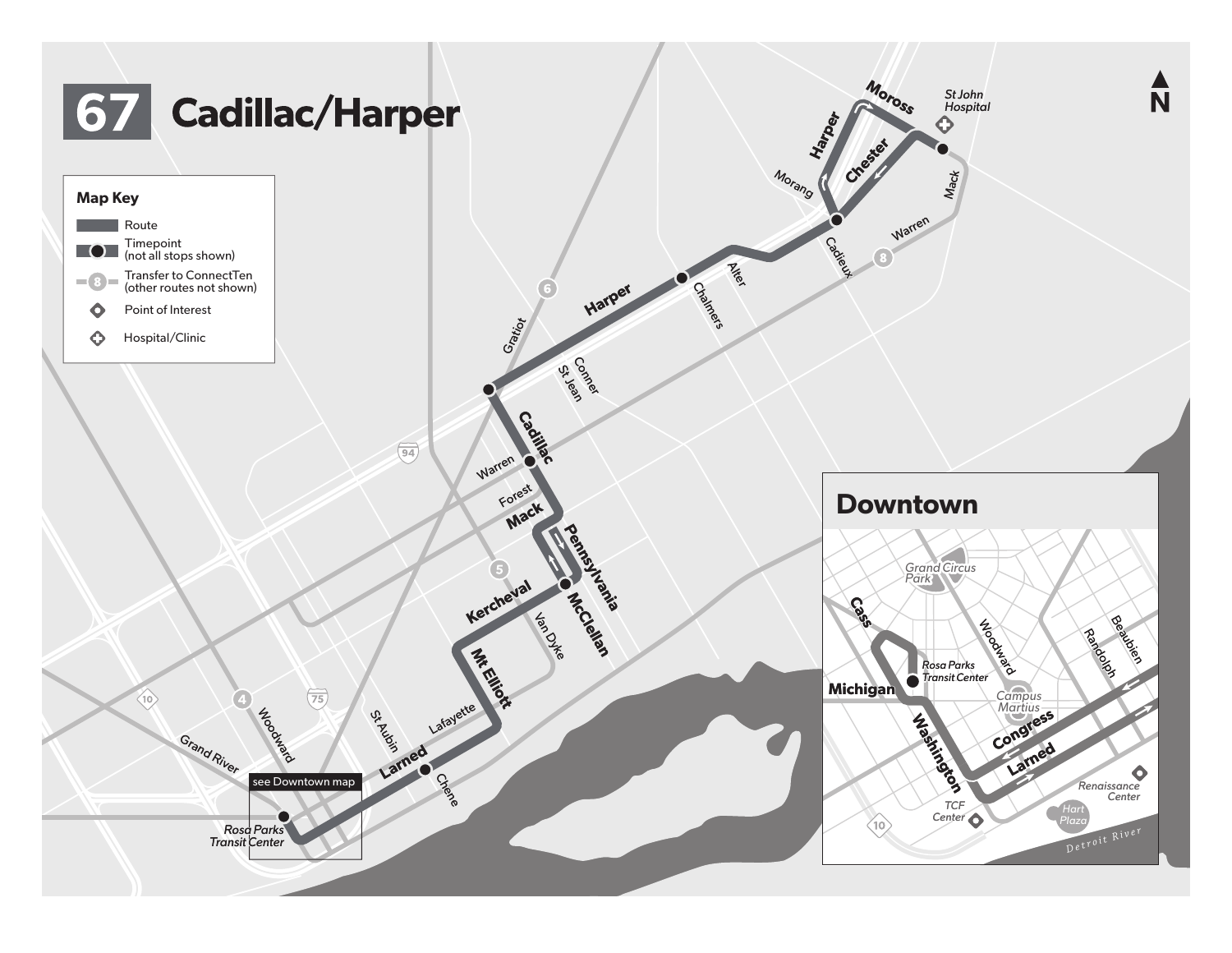# Monday-Friday

| Rosa Patts Transit Canar<br>Keicheara & HcCleian<br>Harper & Chamers<br>Cadillac & Warter<br>Cadillac & Hiarper<br>Harger & Horans<br>Lamed & Chene<br>Moross & Mack<br>7:28<br>7:00<br>7:12<br>7:19<br>7:21<br>7:38<br>7:48<br>7:04<br>8:00<br>8:05<br>8:13<br>8:32<br>8:43<br>8:55<br>8:21<br>8:24<br>9:05<br>9:13<br>9:32<br>9:55<br>9:00<br>9:21<br>9:24<br>9:43<br>10:00<br>10:05<br>10:13<br>10:32<br>10:43<br>10:55<br>10:21<br>10:24<br>11:13<br>11:32<br>11:55<br>11:00<br>11:05<br>11:21<br>11:24<br>11:43<br>12:05<br>12:13<br>12:21<br>12:32<br>12:00<br>12:24<br>12:43<br>12:55<br>1:00<br>1:05<br>1:21<br>1:32<br>1:43<br>1:13<br>1:24<br>1:55<br>2:32<br>2:00<br>2:05<br>2:13<br>2:21<br>2:24<br>2:43<br>2:55<br>3:00<br>3:05<br>3:21<br>3:24<br>3:32<br>3:43<br>3:55<br>3:13<br>4:00<br>4:05<br>4:32<br>4:43<br>4:55<br>4:13<br>4:21<br>4:24<br>5:00<br>5:05<br>5:13<br>5:21<br>5:24<br>5:32<br>5:43<br>5:55<br>6:32<br>6:00<br>6:05<br>6:13<br>6:21<br>6:24<br>6:43<br>6:55 |
|----------------------------------------------------------------------------------------------------------------------------------------------------------------------------------------------------------------------------------------------------------------------------------------------------------------------------------------------------------------------------------------------------------------------------------------------------------------------------------------------------------------------------------------------------------------------------------------------------------------------------------------------------------------------------------------------------------------------------------------------------------------------------------------------------------------------------------------------------------------------------------------------------------------------------------------------------------------------------------------------|
|                                                                                                                                                                                                                                                                                                                                                                                                                                                                                                                                                                                                                                                                                                                                                                                                                                                                                                                                                                                              |
|                                                                                                                                                                                                                                                                                                                                                                                                                                                                                                                                                                                                                                                                                                                                                                                                                                                                                                                                                                                              |
|                                                                                                                                                                                                                                                                                                                                                                                                                                                                                                                                                                                                                                                                                                                                                                                                                                                                                                                                                                                              |
|                                                                                                                                                                                                                                                                                                                                                                                                                                                                                                                                                                                                                                                                                                                                                                                                                                                                                                                                                                                              |
|                                                                                                                                                                                                                                                                                                                                                                                                                                                                                                                                                                                                                                                                                                                                                                                                                                                                                                                                                                                              |
|                                                                                                                                                                                                                                                                                                                                                                                                                                                                                                                                                                                                                                                                                                                                                                                                                                                                                                                                                                                              |
|                                                                                                                                                                                                                                                                                                                                                                                                                                                                                                                                                                                                                                                                                                                                                                                                                                                                                                                                                                                              |
|                                                                                                                                                                                                                                                                                                                                                                                                                                                                                                                                                                                                                                                                                                                                                                                                                                                                                                                                                                                              |
|                                                                                                                                                                                                                                                                                                                                                                                                                                                                                                                                                                                                                                                                                                                                                                                                                                                                                                                                                                                              |
|                                                                                                                                                                                                                                                                                                                                                                                                                                                                                                                                                                                                                                                                                                                                                                                                                                                                                                                                                                                              |
|                                                                                                                                                                                                                                                                                                                                                                                                                                                                                                                                                                                                                                                                                                                                                                                                                                                                                                                                                                                              |
|                                                                                                                                                                                                                                                                                                                                                                                                                                                                                                                                                                                                                                                                                                                                                                                                                                                                                                                                                                                              |
|                                                                                                                                                                                                                                                                                                                                                                                                                                                                                                                                                                                                                                                                                                                                                                                                                                                                                                                                                                                              |
|                                                                                                                                                                                                                                                                                                                                                                                                                                                                                                                                                                                                                                                                                                                                                                                                                                                                                                                                                                                              |
|                                                                                                                                                                                                                                                                                                                                                                                                                                                                                                                                                                                                                                                                                                                                                                                                                                                                                                                                                                                              |
|                                                                                                                                                                                                                                                                                                                                                                                                                                                                                                                                                                                                                                                                                                                                                                                                                                                                                                                                                                                              |
|                                                                                                                                                                                                                                                                                                                                                                                                                                                                                                                                                                                                                                                                                                                                                                                                                                                                                                                                                                                              |
|                                                                                                                                                                                                                                                                                                                                                                                                                                                                                                                                                                                                                                                                                                                                                                                                                                                                                                                                                                                              |
|                                                                                                                                                                                                                                                                                                                                                                                                                                                                                                                                                                                                                                                                                                                                                                                                                                                                                                                                                                                              |
| 7:00<br>7:05<br>7:13<br>7:21<br>7:24<br>7:32<br>7:43<br>7:55                                                                                                                                                                                                                                                                                                                                                                                                                                                                                                                                                                                                                                                                                                                                                                                                                                                                                                                                 |
| 8:00<br>8:21<br>8:28<br>8:04<br>8:12<br>8:19<br>8:38<br>8:49                                                                                                                                                                                                                                                                                                                                                                                                                                                                                                                                                                                                                                                                                                                                                                                                                                                                                                                                 |
| 9:00<br>9:04<br>9:12<br>9:19<br>9:21<br>9:28<br>9:38<br>9:49                                                                                                                                                                                                                                                                                                                                                                                                                                                                                                                                                                                                                                                                                                                                                                                                                                                                                                                                 |
| 10:00<br>10:04<br>10:21<br>10:28<br>10:38<br>10:12<br>10:19<br>10:49                                                                                                                                                                                                                                                                                                                                                                                                                                                                                                                                                                                                                                                                                                                                                                                                                                                                                                                         |
| 11:04<br>11:28<br>11:00<br>11:12<br>11:19<br>11:21<br>11:38<br>11:49                                                                                                                                                                                                                                                                                                                                                                                                                                                                                                                                                                                                                                                                                                                                                                                                                                                                                                                         |



*PM times shown are* bold *and* shaded*.* 

*Additional bus stops are available between the timepoints.*

### Holiday Service

Sunday schedules are effective on the following holidays:

- New Year's Day
- Memorial Day
- Independence Day • Christmas Day

• Labor Day • Thanksgiving Day